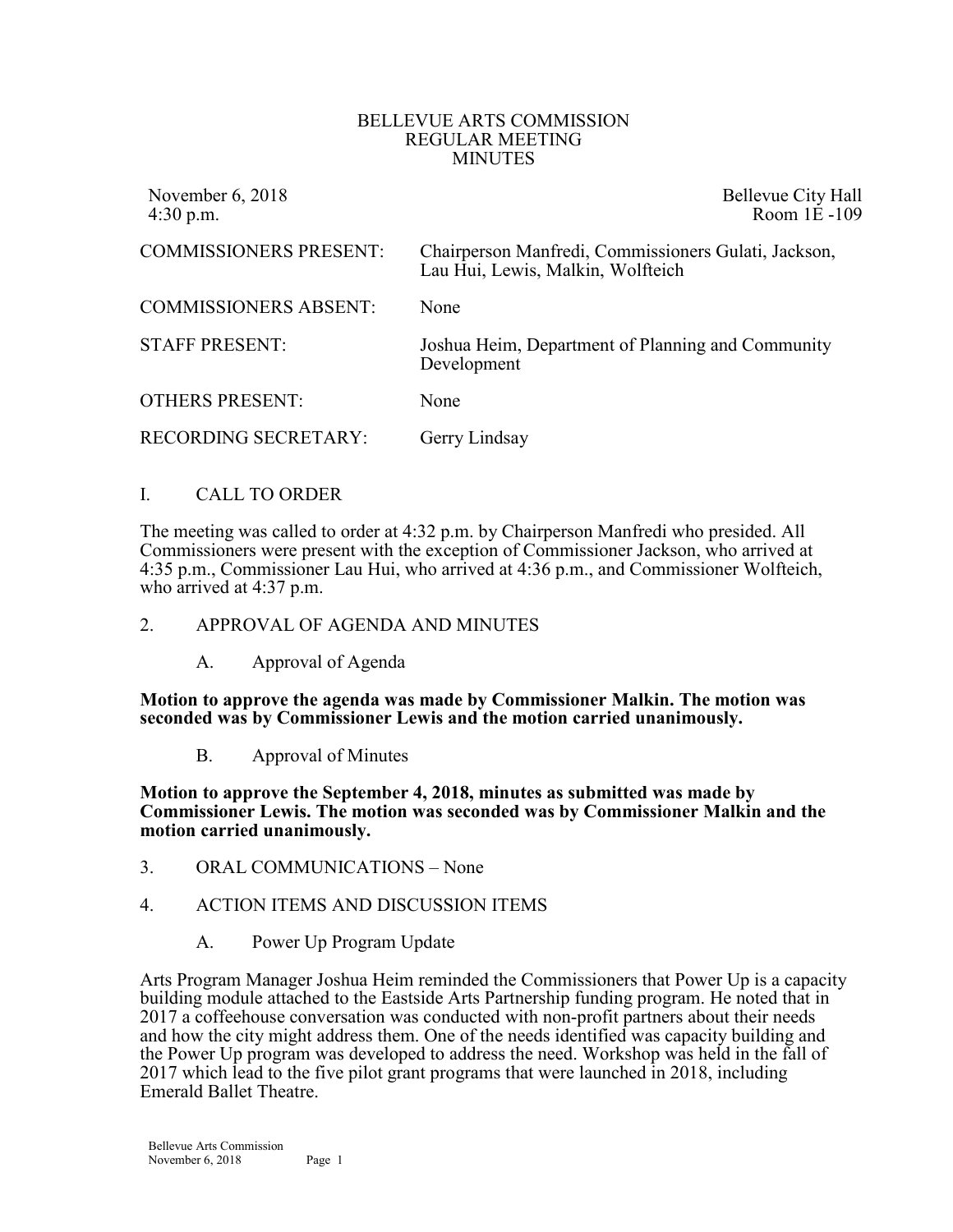Ms. Cathy Springman, Emerald Ballet Theatre board member, and Ms. Viktoria Titova, artistic director, were introduced. Ms. Springman said the Power Up grant received by the organization was used for a storytelling project. She said it was concluded that because the organization would be best seen, heard and felt, the best way to tell the story was by creating a video. When the organization applied for the Power Up grant, another opportunity was sparked in the form of getting involved with the Springboard program provided by 501 Commons. The Power Up grant was used for the storytelling video and the Springboard program aided in capacity building.

Ms. Springman said the organization's outreach program has developed to be all encompassing. In the spring the opportunity to expand the Bellevue studio came up and to renew the lease for another six years. The latter is very good news as the Bel-Red arts district has been redeveloping, the result of which has been that rents are going through the roof.

Funding is always a challenge for arts organizations and Emerald Ballet Theatre is no exception. Funding is especially important given the current expansion efforts, funding all programs, paying staff market rates, and renewing the board of directors.

The video made with Power Up funds was shown to the Commissioners. Ms. Springman said more video is being recorded all the time for use in additional promotional videos.

Ms. Springman said participation in the Springboard program unveiled the fact that the board of directors was in need of a remodel. That has become the current focus as part of the capacity building exercise. The intent is to pump up the board, get them training, and get them engaged in new ways.

The organization's outreach program has been developed to be all encompassing. The performances during the season are being folded into outreach programs that include going to schools and community centers to hold assemblies and workshops. Folks from schools and community centers where outreach efforts have been held are then invited to attend performances either at no charge or at a reduced charge to experience a full-length performance and to go backstage to meet the dancers, the choreographers and the set and costume designers. The exposure is more than many children ever have.

Ms. Springman said the Bounding Boys program involves free introductory dance classes for boys. Boys are an underserved population in many arts programs. The arts is a perfect place for boys to engage in a noncompetitive sport and a creative activity.

The Commissioners were informed that in the spring of the year the space adjacent to the Emerald Ballet Theatre space became available and the organization jumped at the opportunity. The move has added more than a thousand square feet of dance space. It all came at a cost which was covered in part through a loan from a supporter and funding from Emerald Ballet Academy, a sister organization. A facility grant from 4Culture has also been submitted. The space is already being used to rehearse for The Nutcracker.

Ms. Springman said the organization feels like it is beginning to rise to the next level. She thanked the Commission and said the expansion and capacity building would not have been possible without the support of the Commission. The storytelling video is being used for fundraising purposes as well as for outreach efforts.

Ms. Titova added her thanks to the Commission. She said it is always a good thing when there is community support.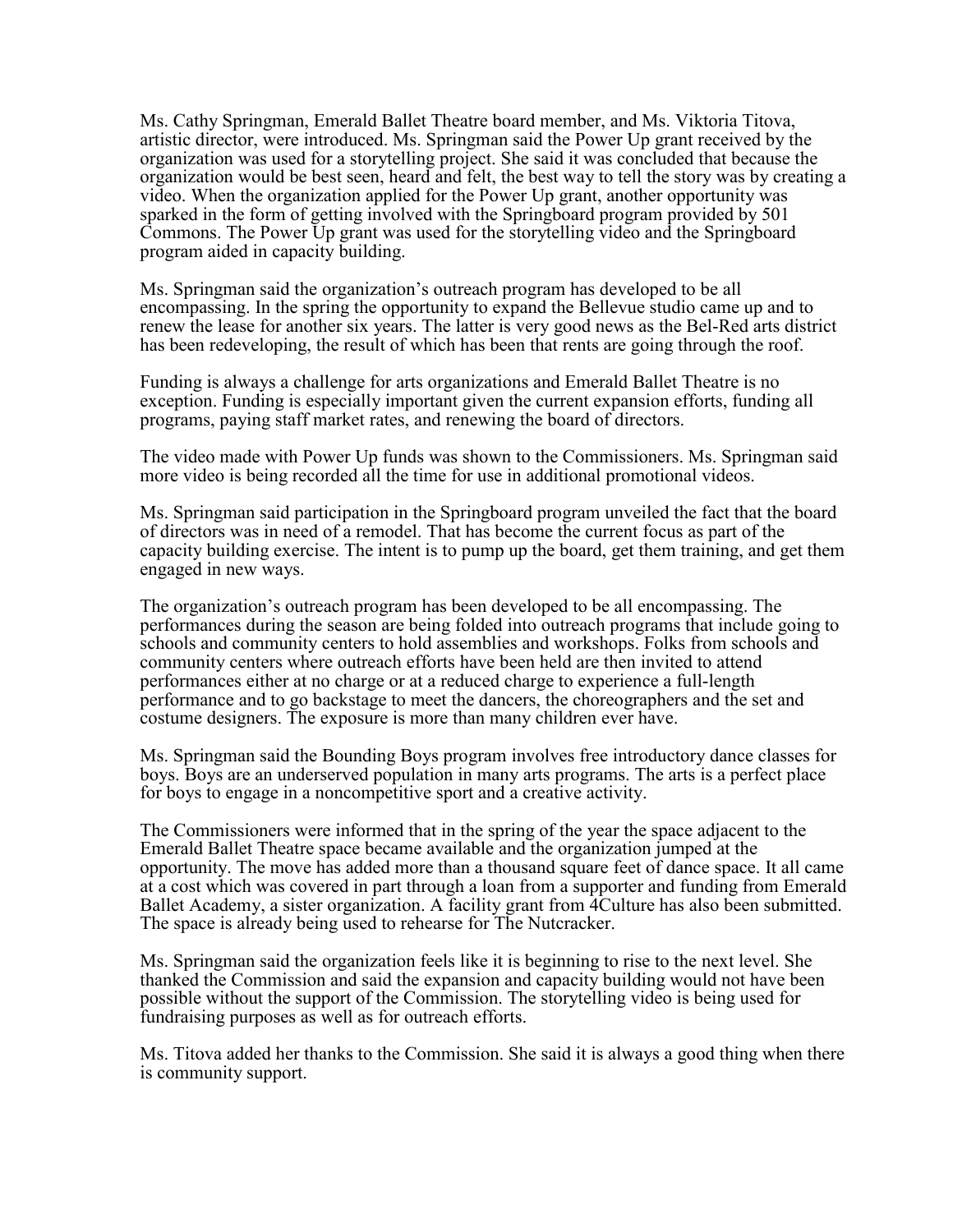Commissioner Lewis asked how long the Bounding Boys program has been in place. Ms. Springman said it has been operational for more than three years but has been ramped up over the last year through the outreach efforts.

Commissioner Malkin asked where the organization's performances occur. Ms. Springman said they mostly occur at the Northshore Performing Arts Center. Attempts to get into Meydenbauer Center have not yet been successful. Last spring by working with the school district, it looked like the organization was going to be allowed to go into the Sammamish Performing Arts Theatre, but at the last minute the opportunity fell through.

Mr. Heim noted that he had included in the packet a letter from Trudi Jackson as executive director of Bellevue Youth Symphony Orchestra concerning her experience with Power Up. Asked to provide comment, Commissioner Jackson said Power Up grant made it possible for the organization to do something it has wanted to do for a long time, namely update its website and engage in a branding exercise. She said 75 to 80 percent of the kids are from families that originally came from outside of the United States and attention was paid to making sure the website would be accessible to those whose first language is not English. User testing was done with ESL folks and the feedback was very useful in improving the website. From the website, users can easily learn about events, hear recordings, learn about the conductor, register for auditions and various other things. She noted that the number of auditions was way up this year, and the primary reason was people found the organization through the website. She said the board would likely not have agreed to update the website without the Power Up grant.

Mr. Heim stated that five Power Up grants were awarded for 2018. In addition to Emerald Ballet Theatre and Bellevue Youth Symphony Orchestra, the organizations that received the grants were Evergreen City Ballet, Music Works Northwest and Tasveer. He said the Power Up program launched in 2017 with limited resources and the notion of ramping it up over time. The technical assistance aspect was initiated in 2018 with the consultant Kaya Strategic, which is handling technical assistance for the grants programs. They are working with applicants and are assisting them in completing their applications. A cultural liaison program has also been piloted through which technical assistance is provided in Mandarin, Cantonese, Russian, Ukrainian, Japanese and Spanish.

For 2019, the idea of a learning cohort will be rolled out. The Kaya Strategic contract will be continued and they will facilitate monthly or bi-monthly meetings of the cohort members, who will be both new and previous grantees. The concept is to facilitate mentorship between older organizations and newer organizations. Currently there is budget for two grants, funded through the annual grant support from King County, which is \$15,000 annually. The Allocations Committee will at its meeting on November 9 talk about the cohort concept.

The idea of the cohort is to be networking based. If funding were identified as an issue for a group, someone like the director of 4Culture or the Seattle Foundation could be invited to come and have a conversation with the Power Up folks.

Answering a question asked by Chair Manfredi, Mr. Heim said the \$15,000 from the county will be allocated to the program. The initial thinking was that there would be two grants of \$5000 each, leaving enough in the pool to support the cohort and the consultant. Since merging with the office of economic development, that office has been funding Kaya Strategic and the language services. They are committed to continuing that piece and to pick up the cost of the online application portal. That means three \$5000 grants could be awarded instead of two.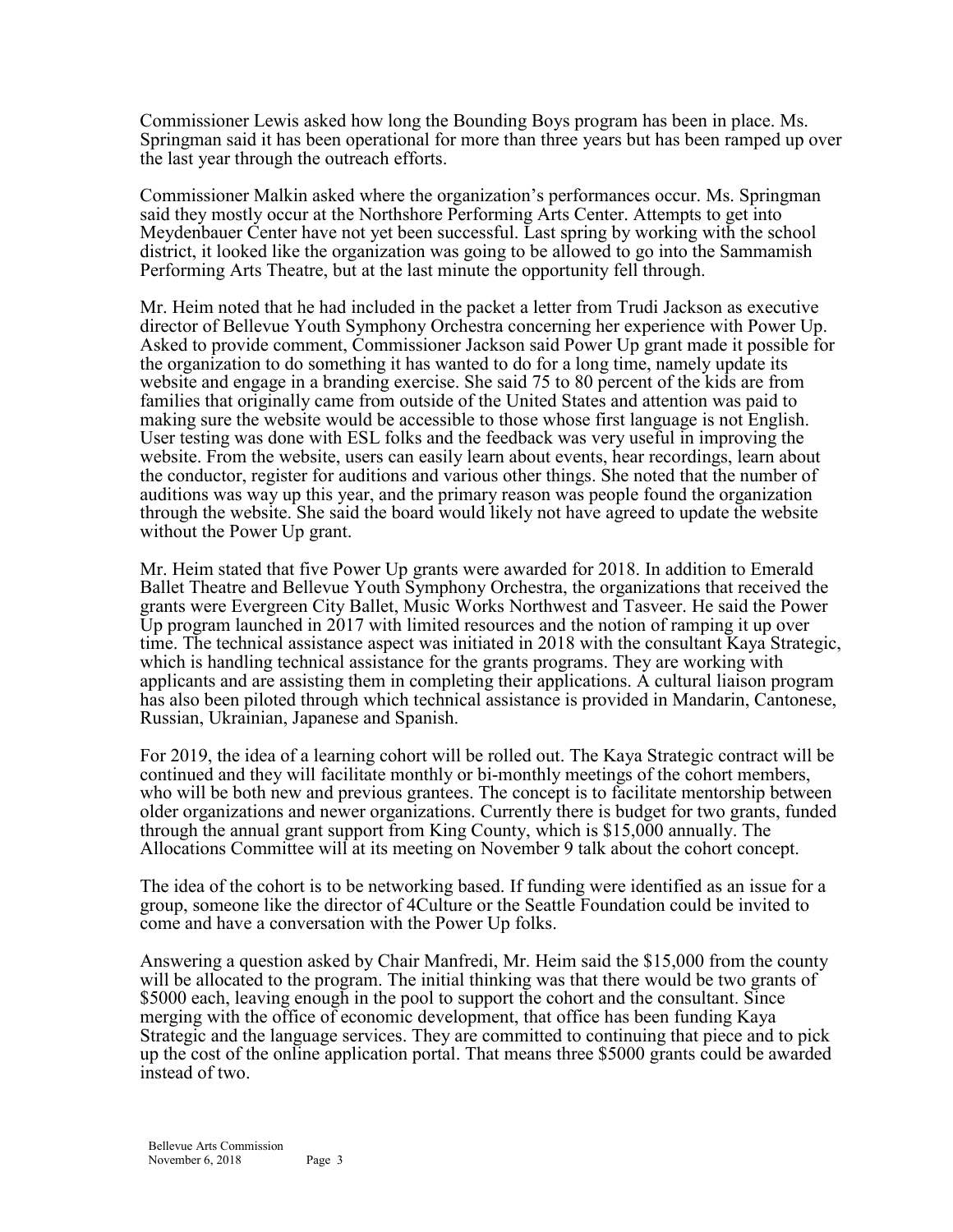Commissioner Malkin said the developments are very positive. He said if the Power Up program can be leveraged to attract more organizations, including some the Commission does not currently know about, there would indeed be a positive outcome. He said he would support heralding the fact that the city is reaching out to non-profit organizations to assist them in their capacity building, including by posting it to the website. Mr. Heim pointed out that information about each of the three programs is available on the grants website.

Commissioner Jackson said she was very happy about the Power Up program, adding that she wants other organizations to be able to make a step up. At the same time, the Commission should not forget that the Eastside Arts Partnerships was created to support budget-balancing funding for arts organizations. That type of funding is difficult for organizations to find elsewhere.

Mr. Heim reiterated that the ultimate goal is to strengthen the network and the arts ecosystem. Looking forward to 2020, the desire is to focus on creating a pipeline for business and tech professionals in Bellevue to connect with the arts, either at the board level or at the volunteer level. That element could prove to be the most challenging.

## B. Bellwether Program Update

Mr. Heim informed the Commissioners that the first-ever Bellwether website was up, and let them know that a Bellwether partner debrief was held with folks from the Bellevue Arts Museum, parks, civic services and the property manager for Compass Plaza. On November 15, there will be a three-hour action planning session with all of the partners. The outcome will be a collective vision and individual site plans.

Mr. Heim said it was a big year given all the changes to Bellwether. Where before the focus has been on an every-other-year sculpture exhibition primarily centered in Downtown Park and City Hall. This year the event included multiple forms of art, the Bellevue Arts Museum and Compass Plaza as site partners, consolidation of the program from three months over the summer months to ten days, and development of a website. Just over 4000 people visited the website since it went live. Some 2000 people participated in the Bellwether events. The attendance numbers released by the Bellevue Arts Museum for the same ten-day period indicated a substantial increase from 800 in 2017 to 1500 in 2018, not including the 500 people who showed up for the opening party. In all, 64 artists were supported, most of whom did new works for the event. One of the works has been retained in the city's collection.

An evaluation was sent to all of the partners, the 64 artists, all of the contractors, all of the staff involved and all of the Commissioners seeking post-event input. Overwhelmingly the responses indicated that strides are being made toward the mission and toward achieving the goal of advancing the vision of the Grand Connection as a cultural corridor and ultimately catalyzing an arts scene in downtown Bellevue. All of the artists pleasantly noted that people stopped and engaged with them in Compass Plaza and in Downtown Park. There was consensus around the fact that Bellwether supports local and regional artists, that a new level of innovation and risk taking had been reached, that a community of artists and arts organizations is beginning to be built, and that the event met with success in enlivening the streetscape. The areas highlighted where improvements could still be made included making a stronger connection with the Grand Connection, promoting tourism, and making art after hours more interesting.

Commissioner Malkin asked if there were any numbers regarding people who came explicitly for Bellwether from somewhere else. Mr. Heim said he did not have those numbers but pointed out that the website numbers overwhelmingly indicate the audience is from Seattle. Commissioner Malkin suggested that could mean promotion of the event should be widened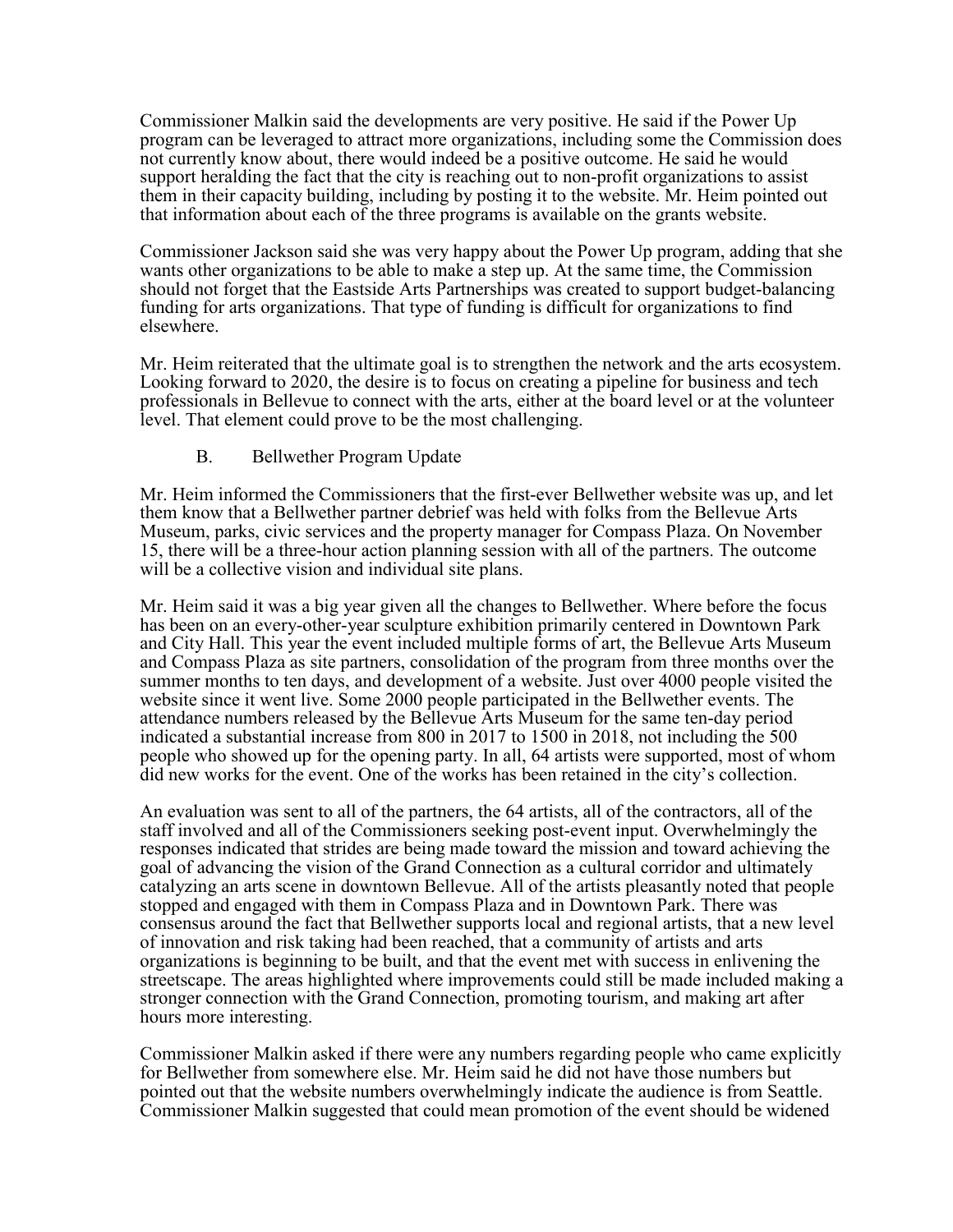beyond the immediate area. Mr. Heim said the marketing consultant, Tanja Baumann, formerly with the Bellevue Arts Museum, was given very specific goals and objectives: make Bellwether a household name for downtown residents, and heighten the awareness of Bellwether within the arts community, which is primarily Seattle. The latter was addressed through positive coverage in *City Arts* magazine, the *Stranger*, *Crosscut*, the *Seattle Times* and the *Bellevue Reporter*. The former was tackled by sending a mailing to every single downtown resident.

Commissioner Gulati asked if the event was advertised in materials available at hotels to visitors and tourists. Mr. Heim said one of the Bellwether partnerships was a marketing arrangement with the Bellevue Downtown Association. Their specific assignment was to run the ground game in the downtown and to that end they put up posters and made postcards available in every apartment building and hotel. The banners hung on light poles along the pedestrian corridor of the Grand Connection were put up by the Bellevue Downtown Association as well.

Commissioner Gulati asked how many of the artists were from the Eastside or the city of Bellevue. Mr. Heim said only one artist was from the Eastside. He allowed that is one area that could be improved upon. Commissioner Gulati added that because Bellevue is hosting the event, Eastside artists and musicians should be highlighted. Mr. Heim said he would welcome that, but stressed that it would not be possible to simply tell the various partners what to do.

Mr. Heim informed the Commissioners that 40 percent of the artists were women and 25 percent were persons of color. The big moves for Bellwether for 2018 were working with a curator, changing the format to include more than sculpture, relying on partners, having a website, and moving from a summer show to a ten-day multi-disciplinary festival. Feedback is still coming in that will ultimately be used to inform any new innovations that should be implemented next year in order to keep advancing the mission and goals. The survey respondents were positive about the direction the program is moving. The team will also consider all the post-event input from the site partners and come up with a plan for addressing the challenges and building on the strengths.

Mr. Heim said the Bellwether team believes one solution to advance the event will be to create a new position of creative director. The team also believes SuttenBeresCuller should fill that role for at least the next two years. The team concluded that what was asked of SuttenBeresCuller for the 2018 event was just a little too much. One idea is to split up the curatorial elements into pop-up and portable, with a curator brought on to specifically curate all of the indoor spaces, and come up with the pop-up exhibitions as well as a curated portable collection from which purchases would be made. Additionally, an open air curator would be brought on to address all outdoor spaces, and an events curator would be added to focus on poetry readings and the live art elements.

Mr. Heim briefly reviewed the 2019 Bellwether budget and timeline, noting that the schedule called for building the team and setting the strategy and scope by December 15.

Commissioner Malkin asked what process would be undertaken to select the curators. Mr. Heim said he would ask SuttonBeresCuller to provide him with a roster of curators from which to choose.

Chair Manfredi said the opening party for the event was amazing but the weather was terrible. He asked about shifting the date for 2019. Mr. Heim said the overall thinking is that the timeline should be retained for the next two years, in part to support getting a brand going and setting expectations.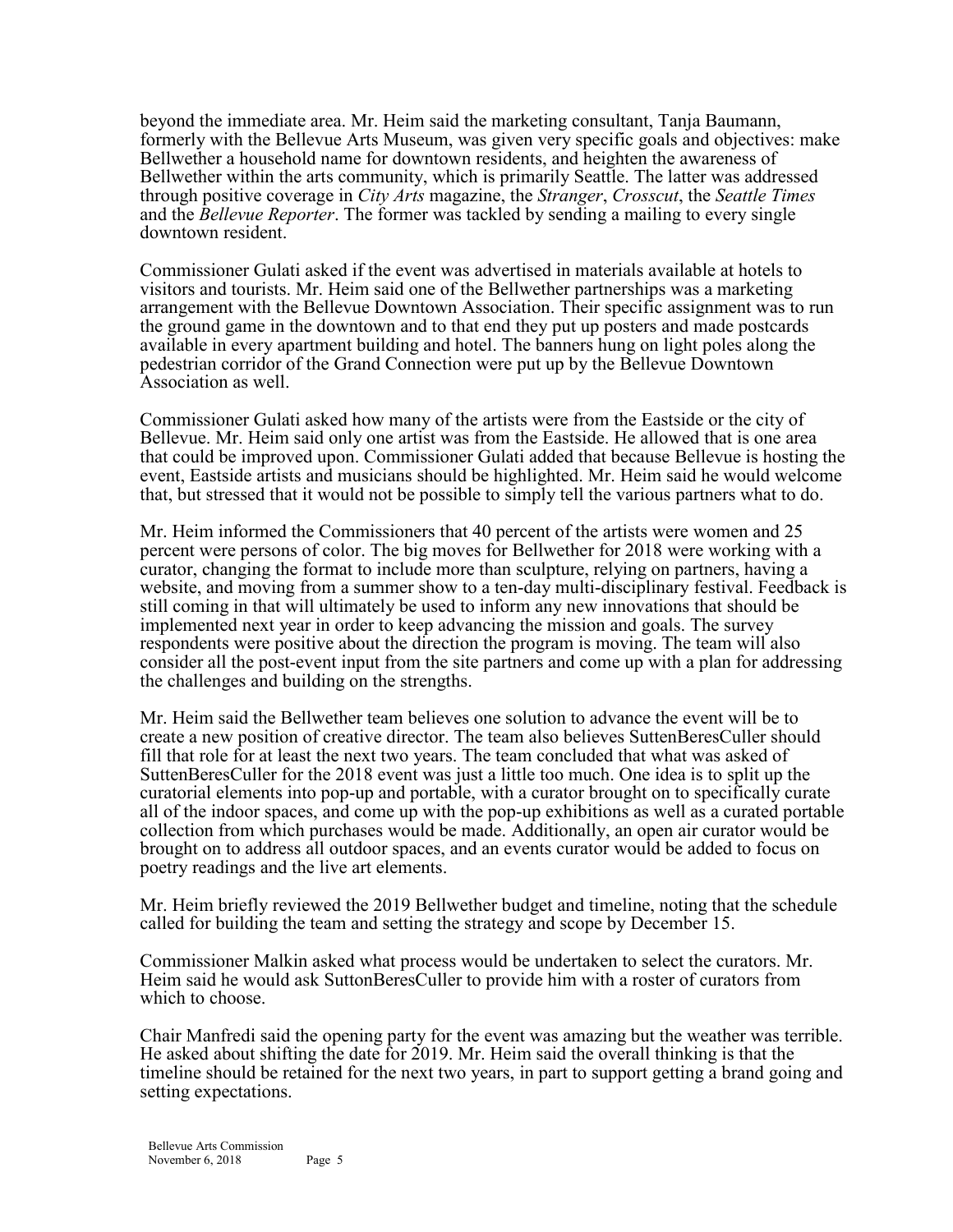Chair Manfredi said he found the Downtown Park installations to be underwhelming and difficult to find. Mr. Heim commented that the work in the pond was the largest scale work to date, but it was also very quiet. Chair Manfredi said the exhibition in the Bellevue Arts Museum was extraordinary.

Commissioner Malkin said he attended the opening party and the Bellevue Arts Museum exhibitions, and also attended Guillermo's performance in the Bellevue Arts Museum auditorium and was impressed by the turnout. It was good to see that there is an audience for that kind of art.

Councilmember Stokes suggested that a lot of people walked past the sculptures in Downtown Park without even realizing they were part of Bellwether. He commented that challenges like parking and access are always going to be there and he asked if attention is being given to how to deal with them more effectively. Mr. Heim allowed that parking is an ongoing issue in Bellevue. Many believe Bellevue does not have enough parking when in fact there is quite a bit. The real issue may be a lack of signage and better advertising in regard to where people can park while attending events.

Councilmember Stokes asked how much advertising was done to surrounding cities. Mr. Heim said the marketing budget was limited. No print advertising was done except for posters which were widely distributed. The bulk of the advertising was done via digital ads. The cost of the direct mailing to all addresses in the downtown accounted for a third of the marketing budget.

Commissioner Malkin suggested a direct mailing to downtown addresses may not be required again in 2019 because the seeds have already been planted with that constituency.

Chair Manfredi asked if the Bellevue Arts Museum was pleased with the results. Mr. Heim allowed that they were. He noted that they are on board for 2019. All of the partners have expressed an interest in being part of the event again, and potential new partners, including Meydenbauer Center, have also expressed interest. An idea has been floated about doing specific family and kid-oriented programming, possibly under a different brand. Meydenbauer Bay Park could be another partner given that the park is set to open in December.

Mr. Heim invited all Commissioners to attend the planning workshop scheduled for November 15 from 9:00 a.m. to noon. at City Hall. The event will be facilitated and will start with identifying a collective vision.

C. Project 42

Mr. Heim said he met recently with the director of service learning at Bellevue College. The service learning program connects students with local non-profits but it has been struggling with how to connect them in with the arts. He said he also has scheduled a meeting with the arts director for the Bellevue School District to talk about how to work together with the Commission.

Mr. Heim said his conversation with Bellevue College led him to Project 42, a project by artist Jono Vaughan, an assistant professor of art at Bellevue College. Ms. Vaughan identifies as transgender. November is transgender awareness month, and November 20 is Transgender Remembrance Day. Project 42 was started in 2012 to honor trans women who were murdered because of their trans identity. Ms. Vaughan has created an artwork every time an announcement is made that a transgender individual has been killed, and all of the artworks are dresses. Because of the things happening at the national level, Ms. Vaughan would like to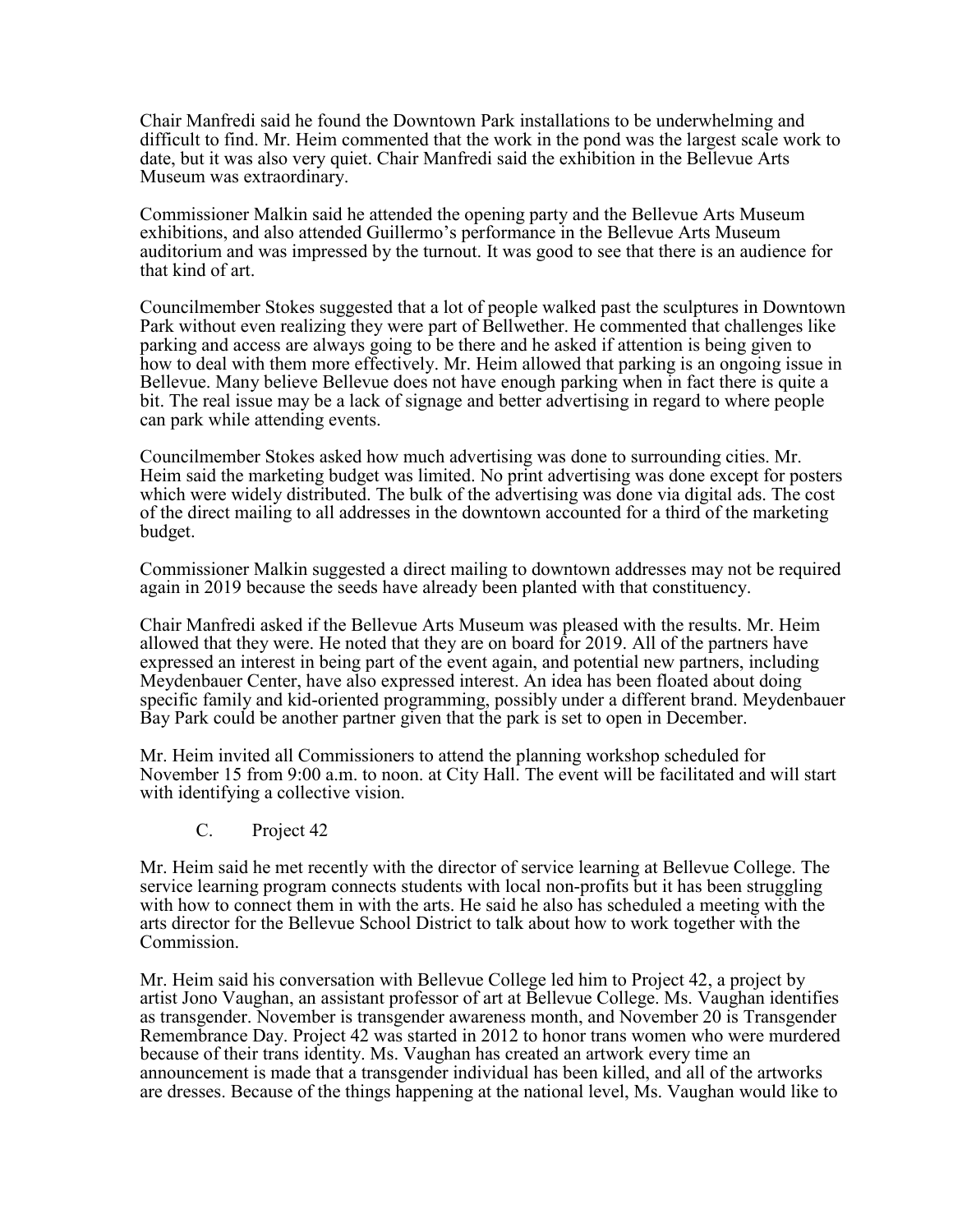bring her work into a public space to advance the dialog about trans awareness and specifically trans violence.

Mr. Heim said the proposal is to bring to City Hall the artwork dress made for a woman named Lorena Escalera Xtravaganza, who was murdered in Brooklyn, New York and have it on display through the end of the year.

The Commissioners were told that the city supports employee resources groups, which are essentially affinity groups for employees. Currently there are three groups, one around disabilities, one around employees of color, and one around LGBTQIA employees. The latter group will be doing a series of events to call attention to Transgender Awareness Month.

With regard to Project 42, Mr. Heim explained that the number 42, while not scientific, is representative of the short lifespan of transgender people. All of the fabric used in the works are abstractions of Google Earth maps of the sites at which specific people have been killed.

Mr. Heim said he would have a walk-through with the artist on November 9. The installation will not be difficult. The LGBTQIA employee resource group event is slated for November 14. The installation will not require much from the public art budget, but there will be some costs.

Chair Manfredi said it looks like a great program. He said it calls to mind the idea of a featured artist at City Hall and an ongoing, revolving display.

A motion to endorse the Project 42 exhibition at City Hall was made by Commissioner Wolfteich. The motion was seconded by Commissioner Jackson and the motion carried unanimously.

- 5. COMMISSION QUICK BUSINESS None
- 6. REPORTS
	- A. Commissioners' Committee and Lead Reports As Noted
	- B. Project Updates from Staff

With regard to Meydenbauer Bay Park, Mr. Heim said most of the four installations by the three artists have been completed. The tile mural on the beach house by Laura Brodax; the sculptures on the pier by Stuart Nakamura; and the view point guard rails by Adam McIsaac are all installed. The bronze salmon sculpture by Adam McIsaac will be installed in early December.

Commissioner Malkin asked if there will be a grand reveal. Councilmember Stokes said nothing has been said about that yet. Mr. Heim suggested either waiting until next summer or having the celebration to honor the three artists be part of the next Bellwether.

Councilmember Stokes said the park opening is slated for early December. He said there is additional work to be done and ultimately the park will be an amazing space. The Grand Connection begins at Meydenbauer Bay Park.

#### 7. CORRESPONDENCE, INFORMATION

- A. Written Correspondence As Noted
- B. Information